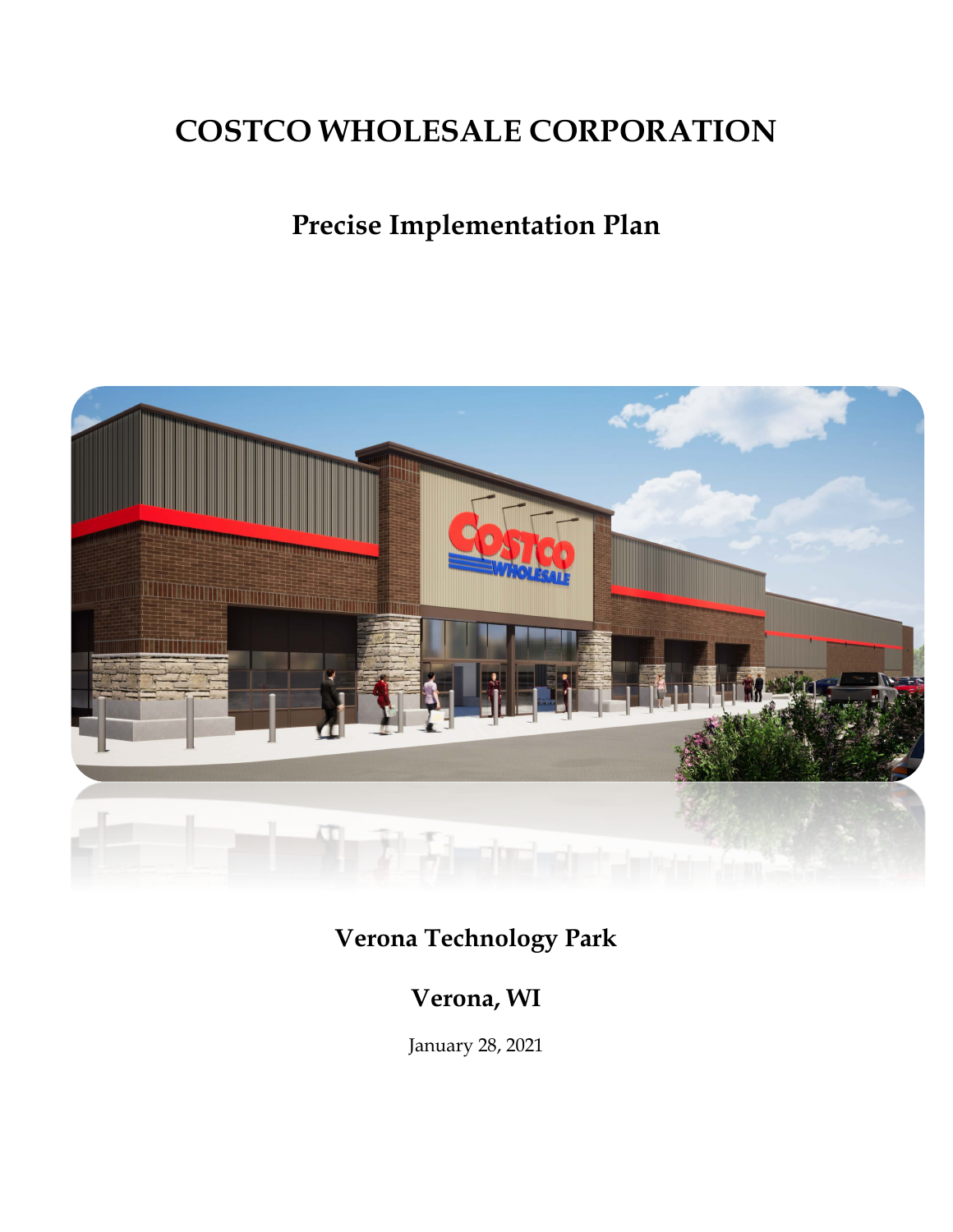# **PROPOSED COSTCO WHOLESALE VERONA TECHNOLOGY PARK, VERONA, WI**

### **TABLE OF CONTENTS**

#### **NARRATIVE**

- 1.0 Property Owner and Project Team
- 2.0 Introduction and Subject Property
- 3.0 Precise Implementation Plan Proposal

#### **EXHIBITS**

| Exhibit A | Location Map                                                           |  |  |
|-----------|------------------------------------------------------------------------|--|--|
| Exhibit B | Aerial Photo                                                           |  |  |
| Exhibit C | Verona Technology Park Plat                                            |  |  |
| Exhibit D | ROW Vacation & Certified Survey Map                                    |  |  |
| Exhibit E | Site Plan                                                              |  |  |
| Exhibit F | Site Context Plan with Aerial Overlay                                  |  |  |
| Exhibit G | Landscape Plan                                                         |  |  |
| Exhibit H | Lighting Plan                                                          |  |  |
| Exhibit I | Grading, Drainage, Erosion Control, Sanitary Sewer, Water Main & Storm |  |  |
|           | <b>Sewer Plans</b>                                                     |  |  |
| Exhibit J | Warehouse Floor Plan                                                   |  |  |
| Exhibit K | Warehouse Elevations & Signage                                         |  |  |
| Exhibit L | <b>Warehouse Building Perspectives</b>                                 |  |  |
| Exhibit M | Fueling Facility Elevations & Signage                                  |  |  |
| Exhibit N | <b>Site Sections</b>                                                   |  |  |
| Exhibit O | Off-site Roadway Improvements                                          |  |  |
|           |                                                                        |  |  |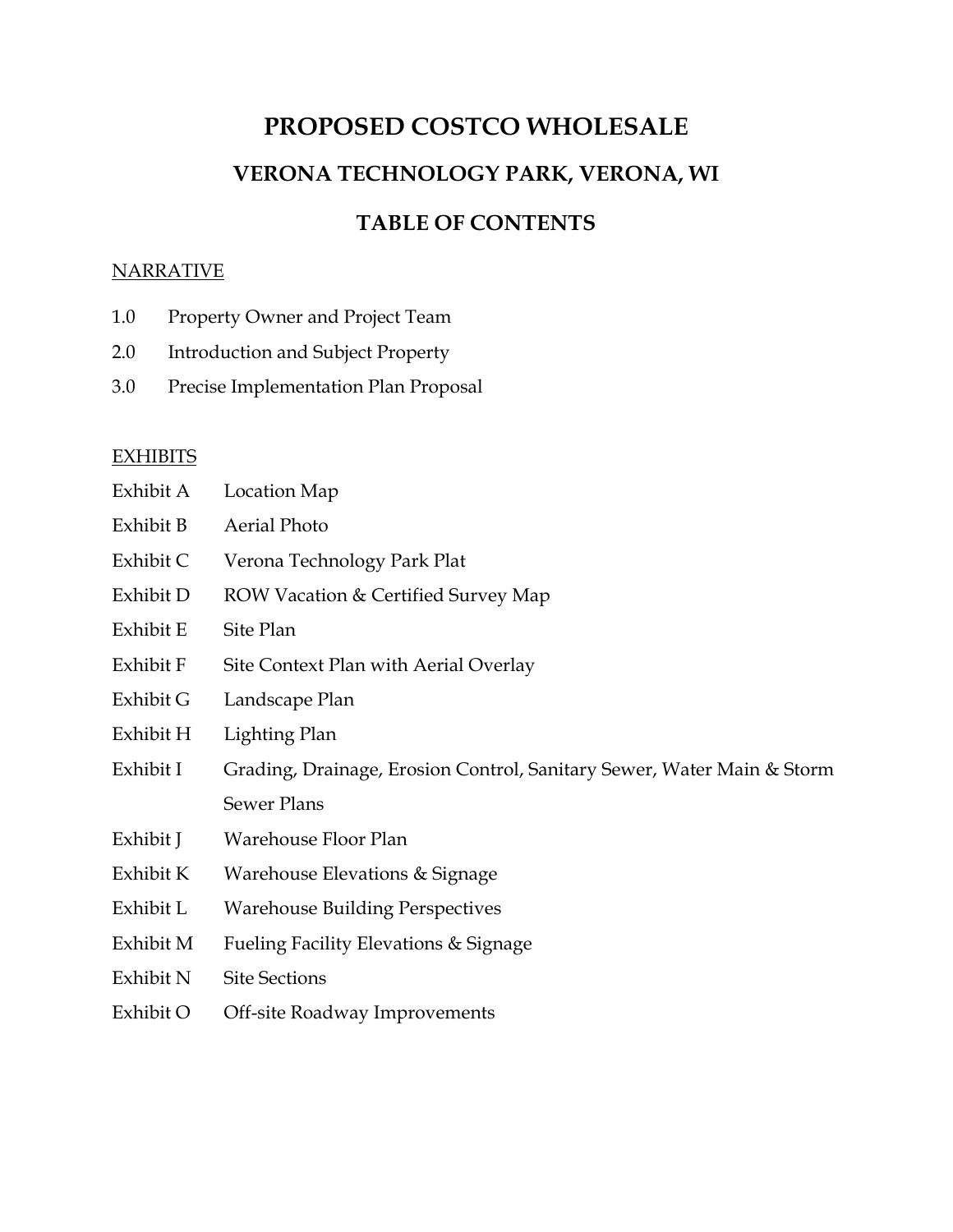## **TABLE OF CONTENTS** (continued)

#### **ATTACHMENTS**

| Attachment 1 | Seller Authorization Letter                               |
|--------------|-----------------------------------------------------------|
| Attachment 2 | Plan Commission Application – Precise Implementation Plan |
|              | Review                                                    |
| Attachment 3 | Stormwater Management Report                              |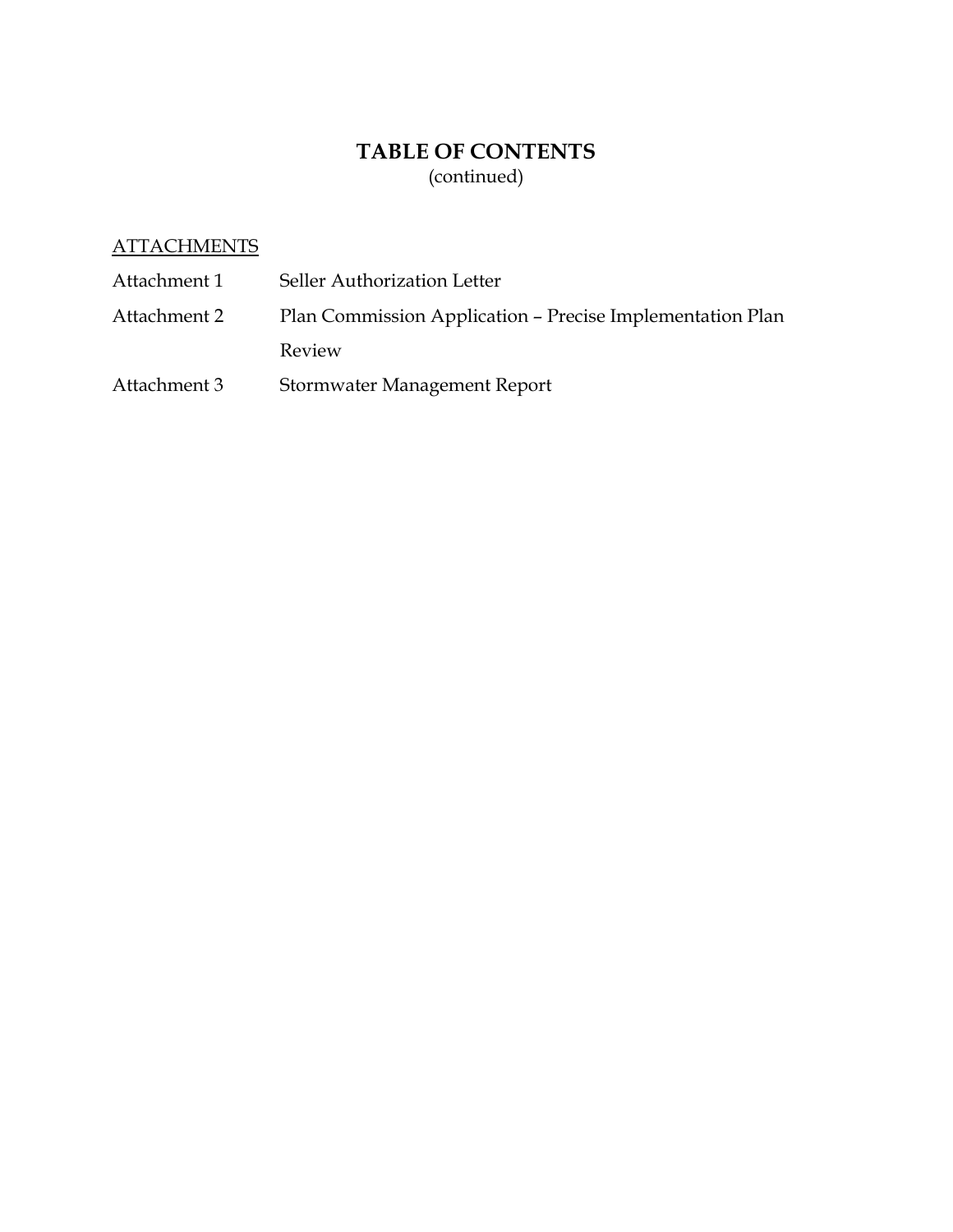# **PROPOSED COSTCO WHOLESALE**

## **VERONA TECHNOLOGY PARK, VERONA, WI**

# **1.0 Property Owner and Project Team**

| Property Owner:            | Anorev LLC<br>2248 Deming Way, Suite 200<br>Middleton, WI 53562                                                                         |
|----------------------------|-----------------------------------------------------------------------------------------------------------------------------------------|
| <b>Contract Purchaser:</b> | Costco Wholesale Corporation<br>999 Lake Drive<br>Issaquah, WA 98027                                                                    |
| Real Estate Consultant:    | <b>Brian Whelan</b><br>Senior Vice President<br>Northwest Atlantic<br>2311 W. 22 <sup>nd</sup> Street, Suite 208<br>Oak Brook, IL 60523 |
| Development Manager:       | <b>Stephen Cross</b><br>President<br>Cross Engineering & Associates, Inc.<br>1955 Raymond Drive, Suite 119<br>Northbrook, IL 60062      |
| Architect:                 | Risa Yuki<br>Principal<br>MG <sub>2</sub><br>1101 Second Avenue, Suite 100<br>Seattle, WA 98101                                         |
| Engineer, Surveyor         |                                                                                                                                         |
| And Traffic Consultant:    | Brent Pitcher, PE<br>Vice President, Principal<br>Graef<br>275 West Wisconsin Avenue, Suite 300<br>Milwaukee, WI 53203                  |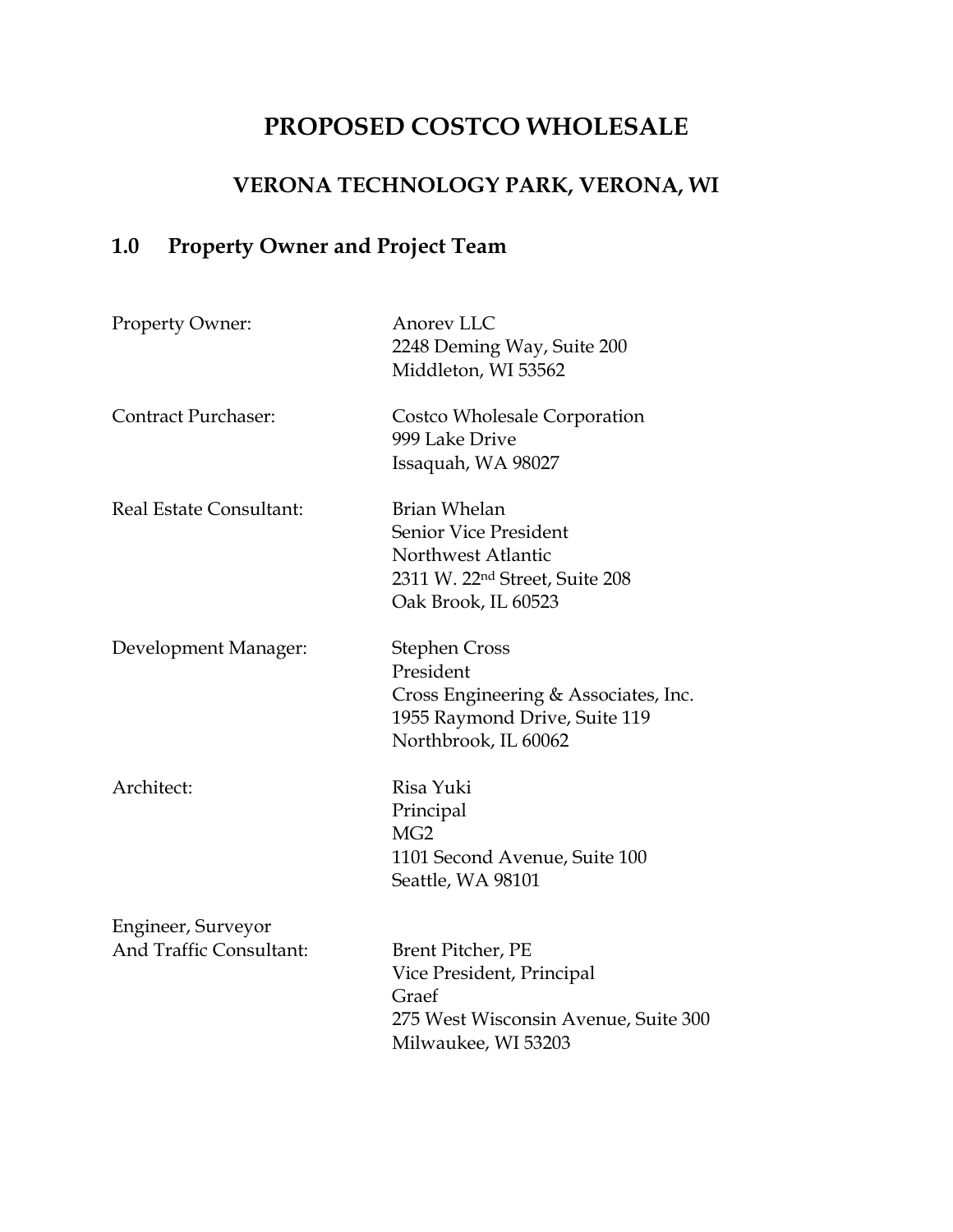# **PROPOSED COSTCO WHOLESALE**

## **VERONA TECHNOLOGY PARK, VERONA, WI**

### **2.0 Introduction and Subject Property**

Costco Wholesale Corporation (Costco) began operations in 1983 in Seattle, Washington. In October 1993, Costco merged with The Price Company, which pioneered the membership warehouse concept in 1976. In January 1997, after the spin-off of most of its non-warehouse assets to Price Enterprises, Inc., the Company changed its name to Costco Wholesale Corporation, which trades under the NASDAQ symbol "COST".

Costco originated the warehouse club concept in 1976 and continues to be an industry leader in terms of service, quality, value, and innovation. Costco has grown to become, in terms of sales, the third largest Global retailer and the largest operator of membership clubs worldwide.

Costco has two existing warehouses within the Madison area. The closest facility is in the City of Middleton, approximately 8 miles north of the City of Verona. The other facility is in the City of Sun Prairie, approximately 20 miles northeast of the City of Verona. Currently, approximately 45% of all households in Verona have a Costco membership and travel outside of the community to shop at one of the other Madison area locations.

Costco has entered into an agreement to purchase Lots 1 through 8, 11 through 15, and part of Lot 16 of the Verona Technology Park, located at the northeast corner of the intersection of County Highway PB and American Way, in order to develop a members only warehouse retail store and free standing fueling facility *(see Exhibit A – Location Map, and Exhibit B – Aerial Photo)*. The Verona Technology Park was platted, and the park infrastructure was constructed in 2004. Underground utilities have been installed along the John P Livesey Boulevard right-of-way between American Way and Thousand Oaks Trail that runs between the subject lots, however, the final grading, curb and gutter, pavement, sidewalk and street lights have not been installed. The subject lots were graded as part of the park improvements, and stormwater detention is provided within the existing stormwater management facility located on the south side of American Way.

To construct the Costco warehouse and fueling facility as approved in the submitted General Development Plan, a portion of the John P Livesey Boulevard right-of-way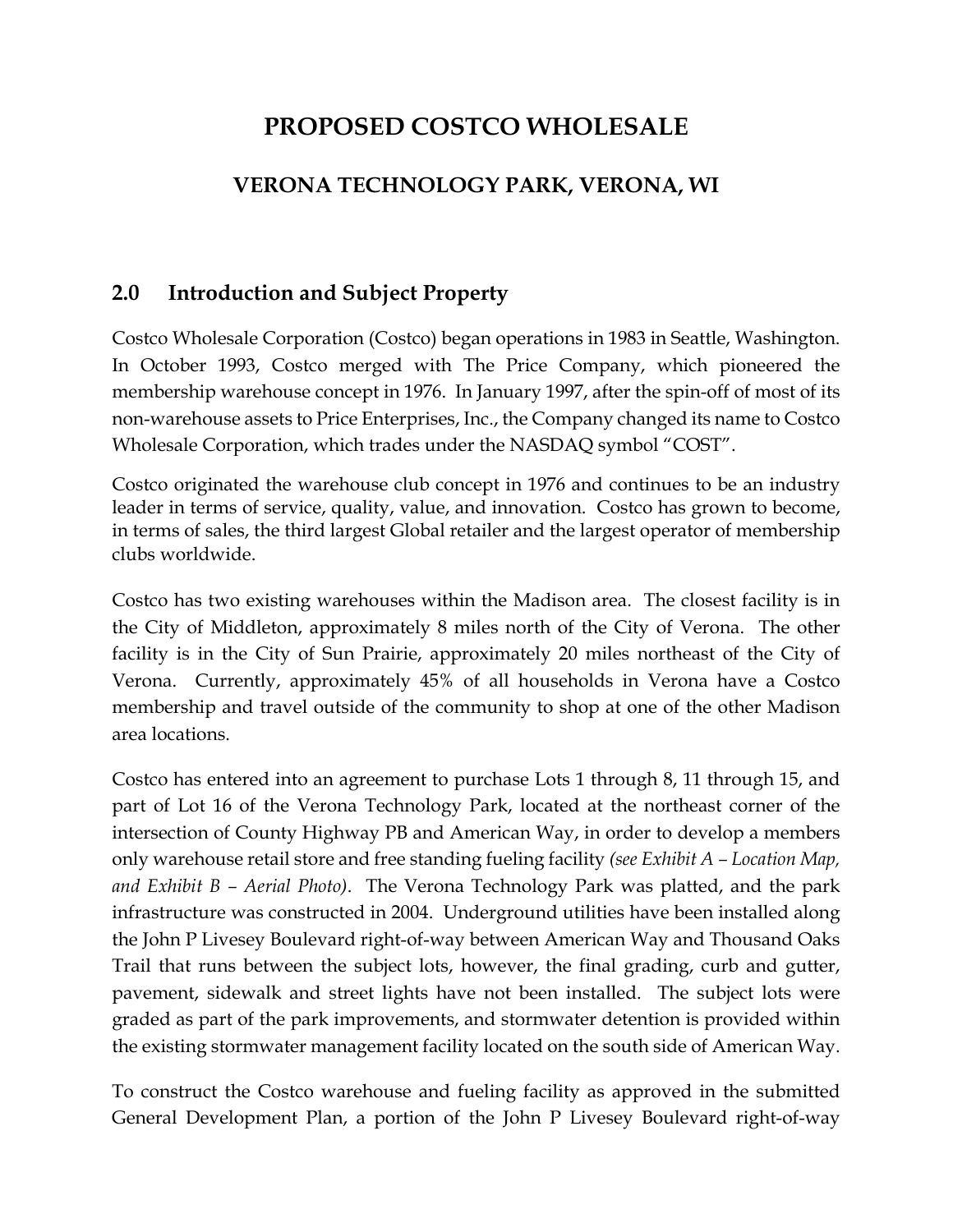(ROW) needed to be vacated. Included in the General Development Plan submittal was a preliminary Plat of Vacation and Certified Survey Map (CSM), prepared by the developer's engineer. The portion of John P. Livesey Boulevard remaining west of Thousand Oaks Trail was renamed "Batker Court". The proposed lots to be purchased by Costco and developed as provided within the enclosed Precise Implementation Plans are Lots 1, 2, 3 and 4 of the submitted CSM, and Lot 2 of the Verona Technology Park. The vacated ROW was included in the proposed Costco development Lot 1 area as shown in the CSM. The Costco warehouse and fuel facility will be developed on Lot 1 of the CSM, with the remaining lots as platted outlots for future commercial uses. The combined lot area of all the Costco lots is 23.78 acres. As part of the Costco project, Costco will construct the public roadway within the remaining John P Livesey Boulevard ROW, to be renamed Batker Court to serve the Costco development project and the four outlots.

The Costco warehouse and fueling facility would utilize approximately 17.82 acres of the 23.78 acre property purchase, with four (4) outlots totaling approximately 5.96 acres for future sale and development.

The existing zoning is Suburban Commercial, which would allow for the proposed Costco warehouse and ancillary uses. However, due to the size of the development, a Planned Unit Development overlay is required.

### **3.0 Precise Implementation Plan Proposal**

The goal of the proposed Precise Implementation Plan is to develop the vacant parcels with a Costco warehouse and free-standing fueling facility. The proposed Costco building will be approximately 160,529 sf, and the overall site plan will provide for approximately 773 parking stalls. *(See Exhibit E – Site Plan, Exhibit F – Site Context Plan with Aerial Overlay)* The parking count will provide a ratio of 4.82 stalls per 1,000 sf of building area, which provides ample parking based on Costco's anticipated initial member use.

The property will be accessed from County Road PB and American Way at the southwest corner of the development and County Trunk Highway M and Thousand Oaks Trail on the east side. Both access points have excellent access to the adjacent highways, as well as access to US 18/151. Four access driveways have been designed to provide multiple locations to enter and exit the Costco site. Parking has been efficiently distributed around the south and west sides of the warehouse to maximize the convenient parking spaces proximate to the customer entrance and exit located at the southwest corner of the building.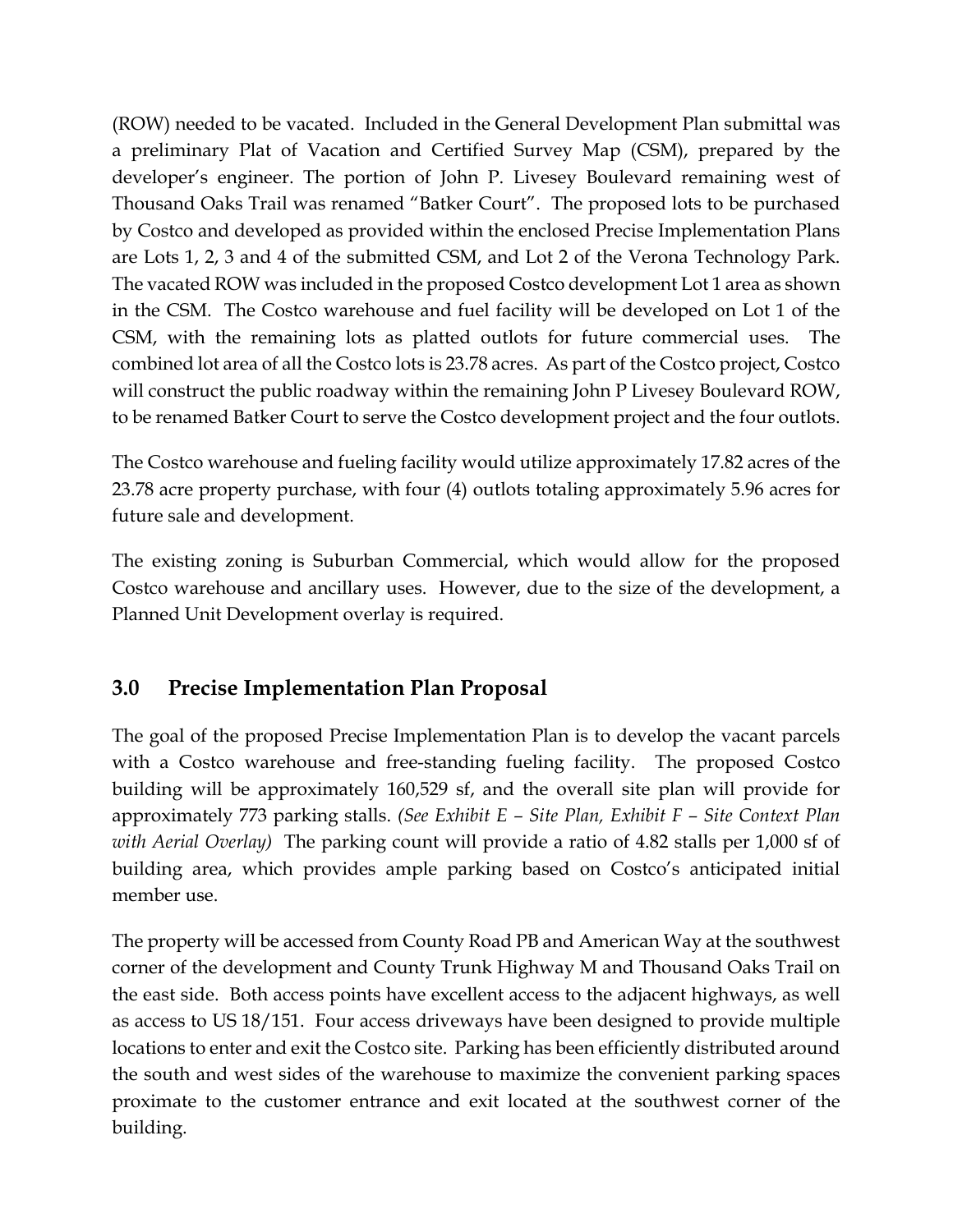A large heritage oak tree is located near the northwest corner of the property near the intersection of County Road PB and County Trunk Highway M. The site plan has been designed to protect this tree.

### *Architecture:*

The proposed warehouse design is a timeless solution utilizing a mixture of modern, traditional, and sustainable materials in a warm color palette of browns and beige. Horizontal and vertical articulation are achieved through color, texture, and material distribution along the facades. Materials used include high quality, recycled, architectural metal panels, structural brick, integral color split-face concrete masonry units and cultured stone veneer. The warehouse entry is a focal point to the site and incorporates pedestrian scaled detailing and the use of glass. Enhanced landscaping along the north façade will compliment this elevation providing depth, softening and visual interest. The fueling facility design takes cues from the warehouse and incorporates similar materials, colors and textures creating a visual connection. *(See Exhibit J – Warehouse Floor Plan, Exhibit K – Warehouse Elevations & Signage, Exhibit L – Warehouse Concept Building Perspectives, Exhibit M – Fueling Facility Elevations & Signage, Exhibit N – Site Sections)*

*Sustainable Design*: Awareness and responsibility to design, construct and operate Costco sites and buildings into an energy-efficient, sustainable, and environmentally responsible manner are embedded into the Costco program. This includes, but are not limited to:

- The building structure steel system and architectural metal panels are comprised of 80% recycled content with the associated batt insulation comprised of greater than 50% of recycled content.
- The roof maintains reflectance, emittance and SRI rates that lessen heat gain and the premanufactured building system provides erection efficiency reducing impacts to the carbon footprint.
- Landscaping exceeds minimum requirements and had been designed to create a high impact and beautiful landscape through larger caliper trees, native vegetation, and drought tolerant species, which in turn minimize irrigation needs.
- All site and building lighting systems utilize LED Technology.
- Implementation of the APANA water management system drive operational efficiency to lower wastewater and sewer use.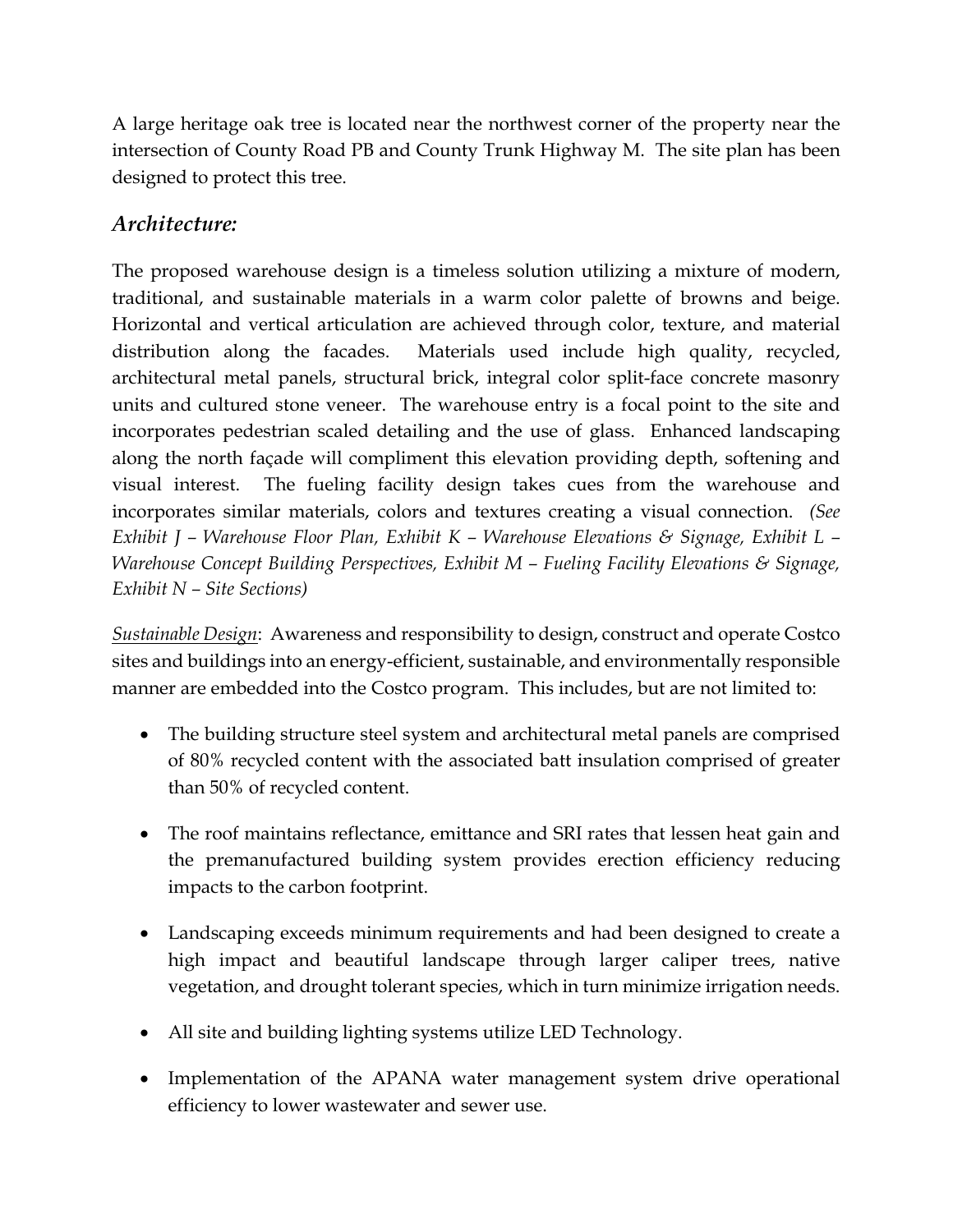The fueling facility will initially provide three islands with 18 pumping locations (9 dispensers). It has been planned to allow for a future expansion to extend the islands in order to add three more dispensers (one per island) that will provide an additional 6 pumping locations. In the ultimate configuration, the fueling facility could provide a total of 24 pumping locations.

The fuel facility placement within the Costco site has been designed to provide access from the internal driveways, Batker Court or via American Way. It is anticipated that 50- 60% of the members visiting the warehouse will also purchase gasoline during the same site visit.

### *Renewable Energy Installation:*

Costco is also proposing to install a solar panel system on the fueling facility canopy. The installation of this feature is projected to provide the electricity required for the fuel under canopy lighting as well as one Electrical Vehicle charging station (serving two vehicles) located just east of the fueling facility.

### *Traffic/Roadway Improvements:*

The subject properties were initially included in a Traffic Impact Analysis (TIA) for the Liberty Business Park and Verona Technology Park dated October 2017 and prepared by AECOM on behalf of the City of Verona. Costco's consultant, Graef, completed a Costcospecific TIA that was provided to City staff for review and comment. Consequently our team worked closely with City staff to develop a list of roadway improvements that are needed within the Technology Park as a result of the Costco project, and the roadway improvements outside Technology Park that are needed, due primarily to existing background traffic.

Based on the Graef TIA and staff discussions the following improvements have been identified for the development to support not only Costco, but also the general community. *(See Exhibit E – Site Plan)* The extent of these improvements is summarized as follows: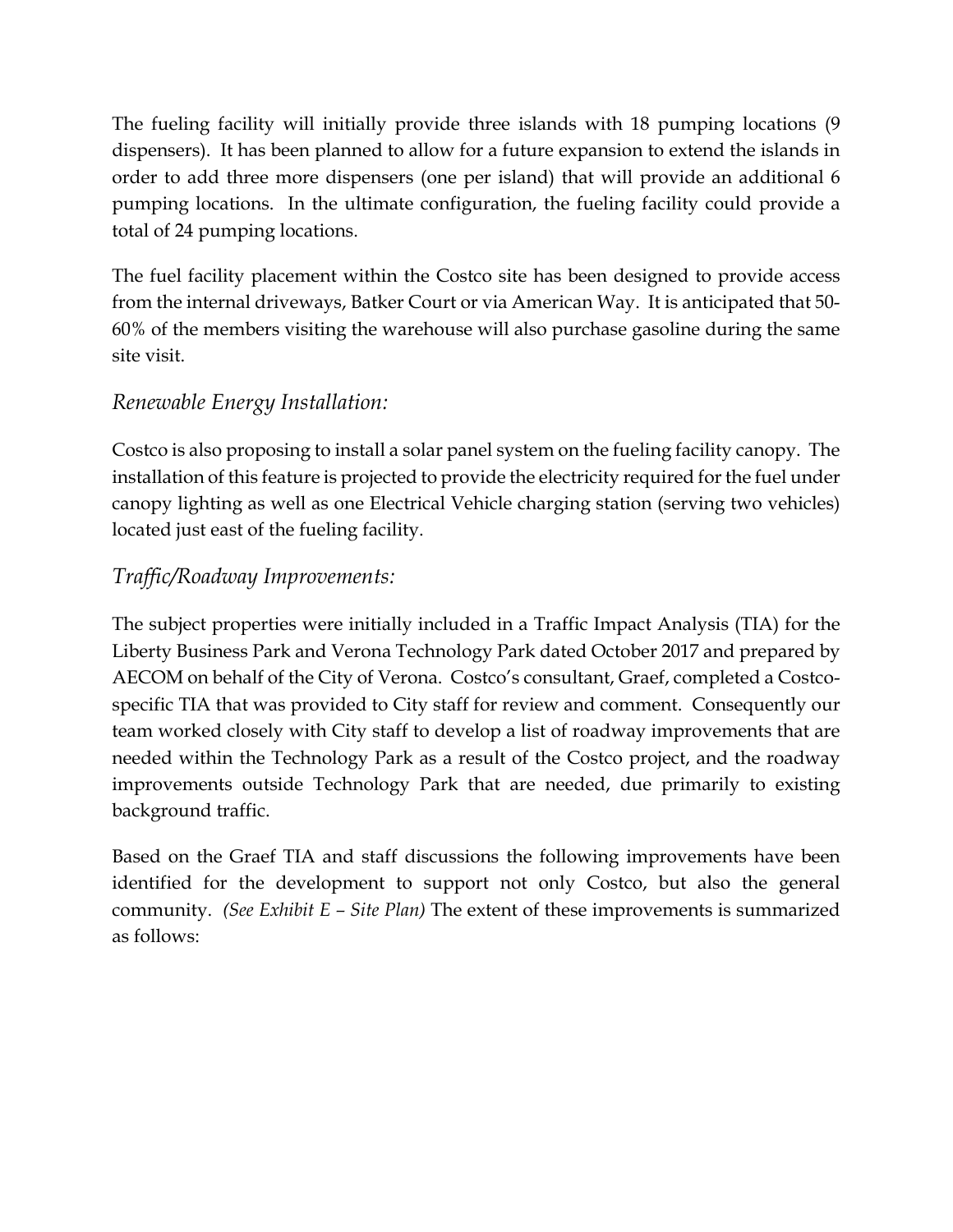#### *Costco Roadway Improvements (within Verona Technology Park):*

- Provide an Eastbound left turn lane at American Way onto Batker Court.
- Provide a southbound right turn lane at Thousand Oaks Trail into the Costco site and median modifications at Thousand Oaks Trail.
- Provide right-of-way for a future westbound right turn lane at American Way onto County Highway PB and re-stripe west end of American Way.
- Construct Batker Court (formerly known as John P Livesey Boulevard).

*(See Exhibit O – Off-site Improvements)*

#### *Roadway Improvements (outside Verona Technology Park to be improved by others):*

- County Road PB/County Trunk Highway M Intersection upgrades with dedicated left turn lanes and signals.
- County Road PB and eastbound US 151 off ramp traffic signal and turn lane improvements.
- Traffic signal modifications to County Road PB and westbound US 151 off ramp.

Construction of these improvements will be addressed by the City, property seller and DOT with an anticipated completion timeline for the fall of 2022. *(See Exhibit O – Off Site Roadway Improvements)*

Additional public improvements that will be completed by Costco as part of this development includes the construction of the Batker Court roadway, as well as relocation or removal of any public utilities that are within the ROW to be vacated. Utilities to service the project have already been extended to the property, and our research indicates they provide adequate capacity for the proposed Costco development, as well as the four remaining outlots.

Stormwater management facilities constructed on the south side of American Way as part of the overall Verona Technology Park improvements provide the required stormwater detention. *(See Attachment 3 - Stormwater Management Plan)* The proposed on-site infiltration facilities for best management practices are being provided for the development of the Costco Parcel.